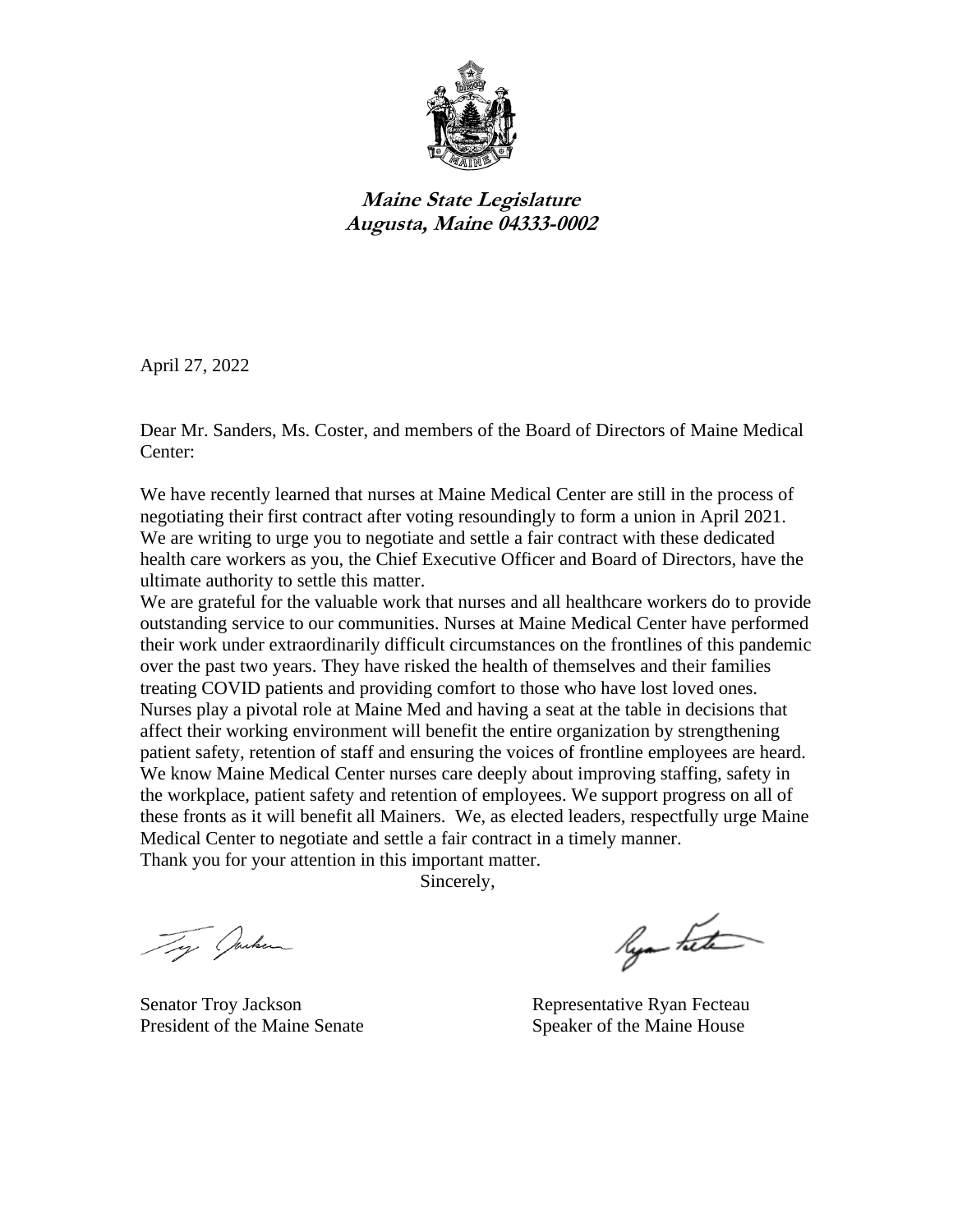## a*nd the following Legislators:*

House Majority Leader Michelle Dunphy, Old Town Assistant House Majority Leader Rachel Talbot Ross, Portland Assistant Senate Majority Leader Matthea Daughtry, Brunswick State Representative Art Bell, Yarmouth State Representative Seth Berry, Bowdoinham State Representative Mark Bryant, Windham State Representative Barb Wood, Portland State Representative Rebecca Millett, Cape Elizabeth State Representative Jan Dodge, Belfast State Representative Thom Harnett, Gardiner State Representative Colleen Madigan, Waterville State Representative Kevin O'Connell, Brewer State Representative Sarah Pebworth, Blue Hill State Representative Bill Pluecker, Warren State Representative Jennifer Poirier, Skowhegan State Representative Tiffany D Roberts, South Berwick State Representative Amy Roeder, Bangor State Representative Sophie Warren, Scarborough State Representative Bruce White, Waterville State Representative Poppy Arford, Brunswick State Representative Ralph Tucker, Brunswick State Senator Donna Bailey, Saco State Senator Joseph Rafferty, Kennebunk State Senator Stacy Brenner, Scarborough State Representative Maggie O'Neil, Saco State Representative Lois Reckitt, South Portland State Representative Laura Supica, Bangor State Representative Jay McCreight, Harpswell State Representative Valli Geiger, Rockland State Representative Suzanne Salisbury, Westbrook State Representative Charlotte M. Warren, Hallowell State Representative Stephen Moriarty, Cumberland State Representative Maureen Terry, Gorham State Representative Scott Cuddy, Winterport State Representative Gina Melaragno, Auburn State Representative Morgan Rielly, Westbrook State Representative Lori Gramlich, Old Orchard Beach State Representative Genevieve McDonald, Stonington State Representative Melanie Sachs, Freeport State Representative Margaret M Craven, Lewiston State Representative Victoria Doudera, Camden State Representative Richard Evans, Dover-Foxcroft State Representative Grayson Lookner, Portland State Representative Benjamin Collings, Portland State Representative Laurie Osher, Orono State Representative Michele Meyer, Eliot State Representative Lydia Crafts, Newcastle